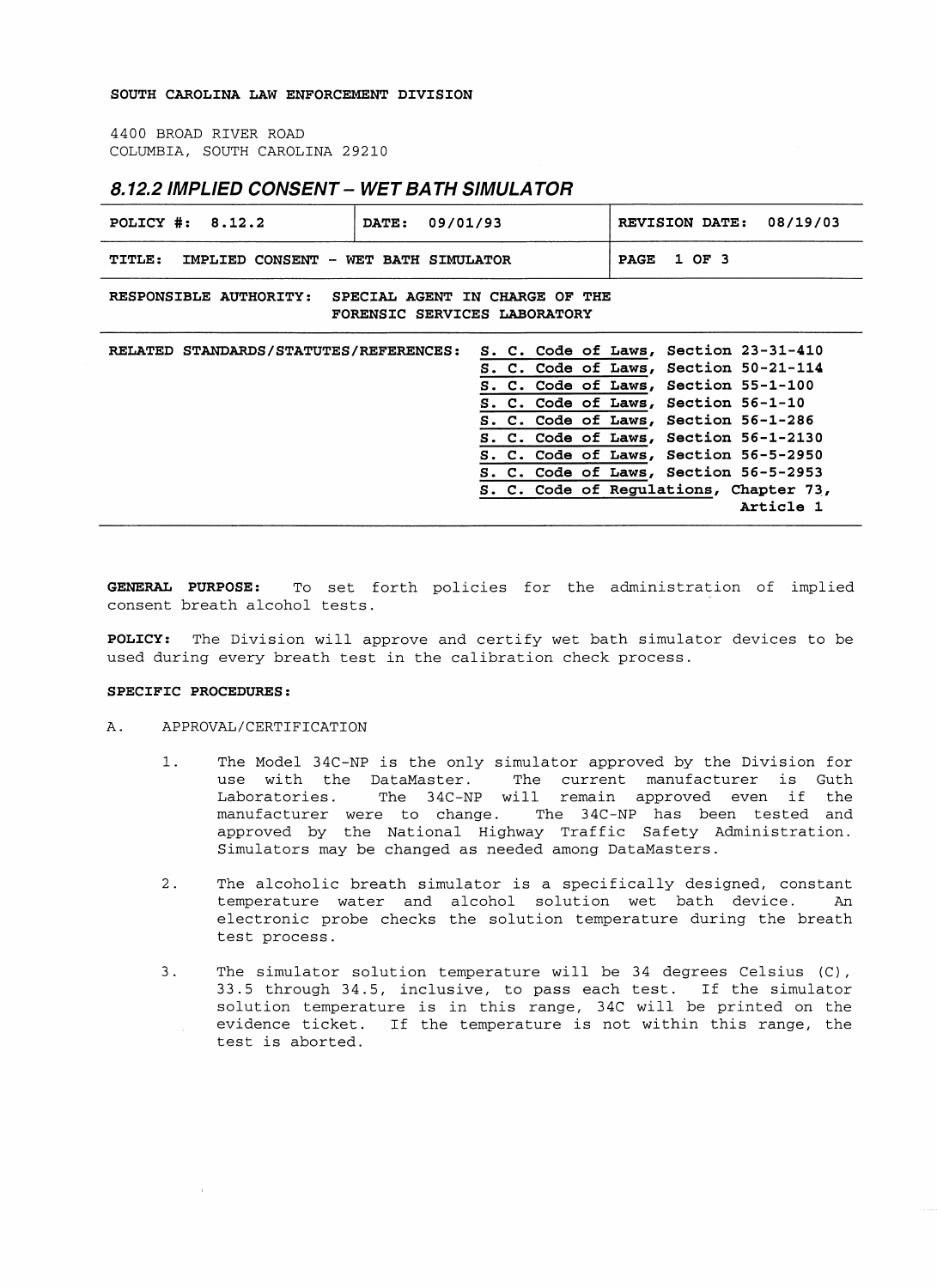### B. SOLUTION ANALYSIS/CERTIFICATION

- 1. An independent laboratory will analyze each lot of simulator solution. Additionally, each lot will be analyzed by SLED. The specific methods used by the independent laboratory and SLED may vary depending on instrumentation, etc.
- 2. The basic elements of the SLED analysis are:
	- a. Analysis is performed on an automated head-space gas chromatography system.
	- b. An internal standard quantitation method is utilized.
	- c. The headspace gas chromatography system is calibrated using alcohol standards.
	- d. A minimum of 2 bottles of simulator solution of a particular lot is sampled. A minimum of 6 samples per bottle is used for analysis.
	- e. The average of the simulator solution readings from all bottles should be 0.0968% alcohol concentration  $+/-$  5% of the reading (0.0919% through 0.1016%, inclusive). NOTE: This reading (0.0919% through 0.1016%, inclusive). NOTE: range of solution concentration when used in a calibrated simulator, operating at 34 degrees Celsius (C), 33.5 through 34.5, inclusive, will give a reading of 0.08% alcohol concentration (0.076% through 0.084%, inclusive)
- 3. Only SLED certified simulator solution may be used in the breath alcohol testing process. SLED will issue a certification sheet for each lot of approved solution. The certification is valid from 12:01 A.M. of the date listed on the certification sheet.
- 4. The analytical data of the solution samples, independent lab report, and SLED certification sheet will be maintained electronically for a minimum of five years from the date of certification.
- 5. Each bottle will have a lot number, bottle number, an integrity seal, and an expiration date. A bottle of simulator solution may not be used after its expiration date.

# C. SOLUTION CHANGE PROTOCOL

1. The DataMaster requires a solution change after 100 simulator tests or 31 days, whichever comes first. The solution may be changed at any time before the mandatory change. When a mandatory change is indicated, the instrument will not leave the "CHANGE SIM. SOLUTION" status until an acceptable solution change has been completed. It is acceptable for the period between solution changes to exceed 31 days, since the instrument will not allow breath tests to occur until the solution is changed.